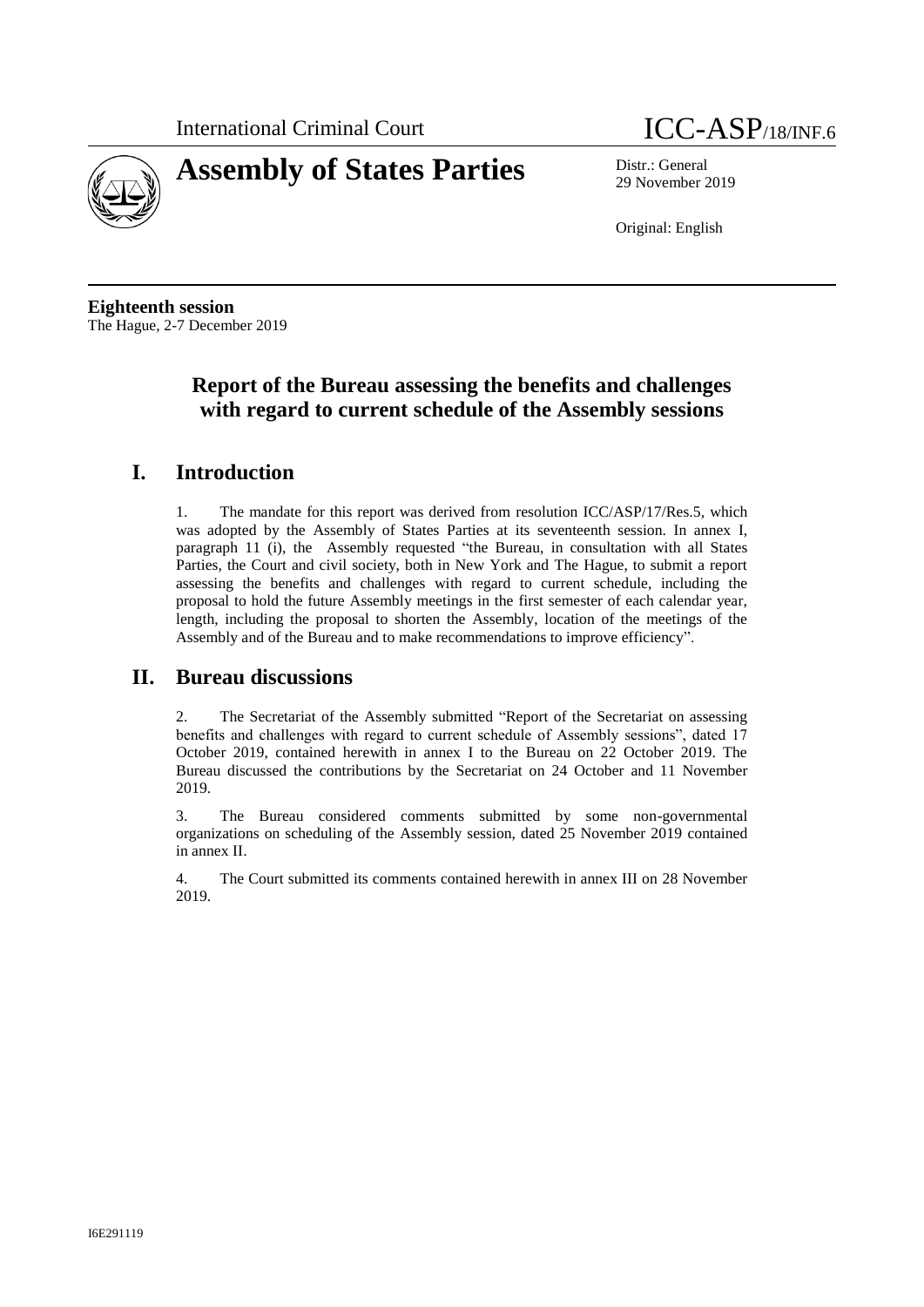## **Annex I**

# **Report assessing benefits and challenges with regard to current schedule of Assembly sessions**

## **A. Background**

1. Operative paragraph 103 of the resolution ICC-ASP/17/Res.5 entitled "Strengthening the International Criminal Court and the Assembly of States Parties" adopted by the Assembly of States Parties ("the Assembly") on 12 December 2018, requested "the Bureau, in consultation with all States Parties, the Court and civil society, both in New York and The Hague, to submit a report assessing the benefits and challenges with regard to current schedule, including the proposal to hold the future Assembly meetings in the first semester of each calendar year, length, including the proposal to shorten the Assembly, location of the meetings of the Assembly and of the Bureau and to make recommendations to improve efficiency."

### **B. Challenges**

#### **1. Adoption of annual budget**

2. The annual budget of the International Criminal Court is adopted near the end of calendar year during the annual sessions of the Assembly. If the annual session takes place in the first semester of the year the budget would, presumably, be adopted earlier than is the case now. This may in turn mean that the budget so adopted would not be aligned with the January to December calendar year.

3. As an alternative, the budget could be adopted during a resumed session near the end of a given year; holding a resumed session this would have programme budget implications.

#### **2. Impact on the meetings of other bodies**

4. The annual sessions of other subsidiary bodies of the Assembly, including the Committee on Budget and Finance<sup>1</sup> and the Audit Committee<sup>2</sup> may have to be rescheduled in order to consider the budgetary and financial review and monitoring of the resources in advance of an Assembly session, if the budget is to be considered during the first semester.

5. The meetings of the Advisory Committee on nominations of judges may also have to be rescheduled to interview candidates in advance of an Assembly session, if the election of judges is scheduled during an Assembly session held in the first semester of the year. This would not be the case if a resumed session is held toward the end of the second semester; holding a resumed session this would have programme budget implications.

### **3. Impact on elections**

 $\overline{\phantom{a}}$ 

6. If the Assembly session takes place in the first semester, several elections<sup>3</sup> may have to be rescheduled. This may in turn require a change in the term of office of the elected officials, transitional arrangements, amendments to the respective resolutions and change in the dates to open the nominations to the respective elected bodies.

<sup>&</sup>lt;sup>1</sup> Duration of the Committee on Budget and Finance:  $1<sup>st</sup>$  session: five working days;  $2<sup>nd</sup>$  session: 10 working days.

<sup>&</sup>lt;sup>2</sup> Duration of the Audit Committee:  $1^{st}$  session: two working days;  $2^{nd}$  session: two working days.

<sup>&</sup>lt;sup>3</sup> Election of the President and Vice-Presidents of the Assembly of States Parties, Bureau, members of the Advisory Committee on nominations of judges, Committee on Budget and Finance, Board of Directors for Trust Fund for Victims as well as elections of judges and Prosecutor.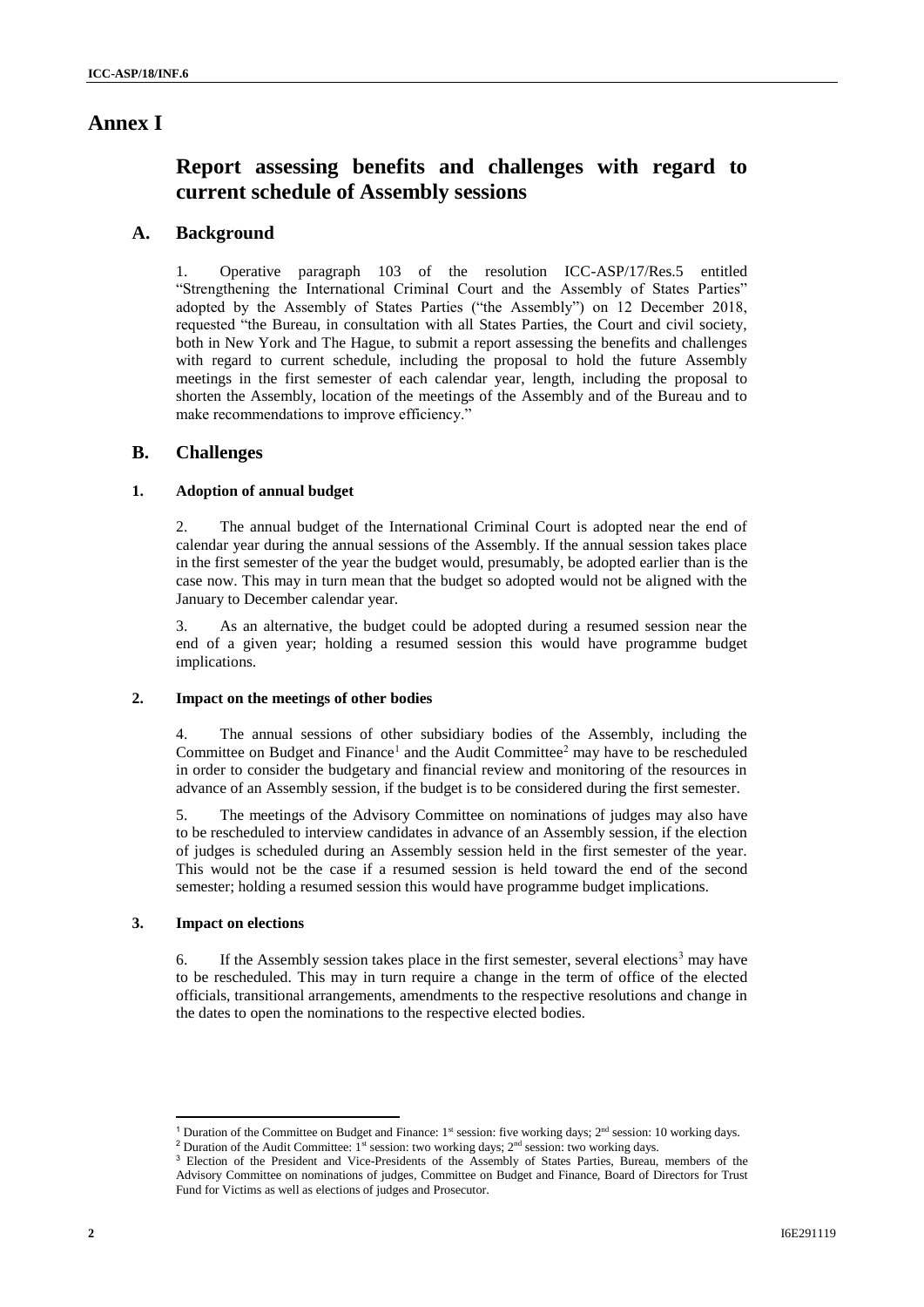#### **4. Venue reservations**

7. In The Hague, the Court has an agreement in principle regarding tentative dates of the sessions at the World Forum for the next quinquennium. The World Forum Convention Centre is a commercial venue with multiannual commitments with various clients. In order to allow delegations to attend Assembly sessions, the dates of the sessions are scheduled to avoid overlap with the annual Conference of States Parties to the Organization for the Prohibition of Chemical Weapons (OPCW) as well as meetings of the Sixth Committee taking place in New York in the second semester.<sup>4</sup>

8. The costs of the Assembly sessions held at the World Forum are borne to an important extent by the Kingdom of the Netherlands and the Municipality of The Hague. The host State has pledged financial support for period of 2019-2021 for Assembly sessions scheduled to be held in The Hague.

9. In New York, the Secretariat requests reservations with the United Nations Secretariat. As it is rather difficult to schedule non-calendar meetings at the United Nations, the United Nations Secretariat exceptionally reserves conference rooms for the Assembly sessions early to mid-December when their schedule allows. As the United Nations Secretariat has an intense schedule of meetings during the General Assembly, it is easier to schedule the session in December or early in the calendar year. Furthermore, the United Nations reserves a right to cancel any rooms if necessary.<sup>5</sup>

#### **5. Length of the Assembly sessions**

10. Annex I, paragraph 11(a), of the resolution ICC-ASP/15/20 regarding mandates of the Assembly of States Parties decided that "annual session shall have a duration of seven working days with a possible extension of up to two additional days in election years, as required, and to focus, in such cases, the first two days on the elections of judges". The duration of the Assembly session has been discussed at length under the topic of the reform of the working methods.<sup>6</sup> The Assembly approved the nine day session for 2017, which was held at the United Nations Headquarters in order to allow for two additional days for the elections of judges.

11. Pursuant to a request from the Assembly at its seventeenth session, the Bureau<sup>7</sup> decided to hold the eighteenth session for a total of six working days, thus shortening the session by one working day.

#### **6. Locations of the Assembly sessions**

12. The Assembly may only meet in The Hague or at United Nations headquarters. The practice of the Assembly has been to meet for two consecutive years in The Hague and the third year in New York. The triennial session in New York allows for greater representation of all States Parties during the election of judges.

### **C. Benefits**

 $\overline{\phantom{a}}$ 

13. If Assembly sessions take place earlier in the year that may allow for greater participation of delegations during the negotiation of ICC issues, as the current schedule coincides with the busy period of the annual General Assembly at the United Nations, which starts in September.

<sup>4</sup> The firm commitment with the World Forum for the following year is only confirmed after adoption of the annual omnibus resolution by the Assembly in December, so there is essentially a 12 month period between locking in the engagement and the date of the Assembly session.

<sup>5</sup> The Memorandum of Understanding between the ICC and the United Nations states that the "rooms are provided on the strict understanding that the meetings would have to be accommodated on an "as available" basis, within available facilities and services, so that the activities of the General Assembly itself are not adversely affected." 6 ICC-ASP/12/59.

<sup>7</sup> Bureau decision of 7 February 2019.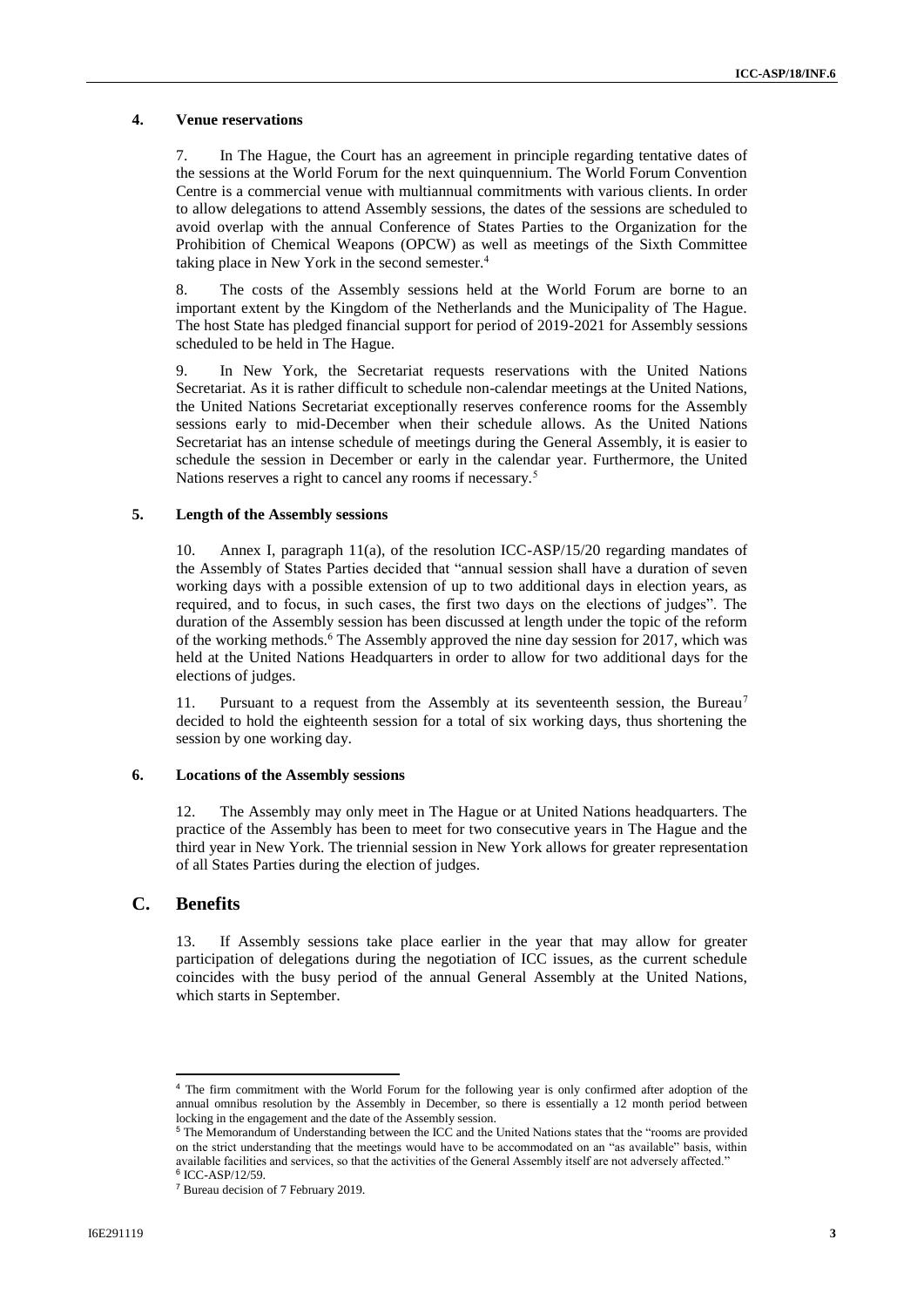14. Having a resumed session of the Assembly devoted to particular issues, such as election/budget may also allow a greater focus on other issues at the general/main Assembly session.

15. In terms of costs and time for the Court officials and for delegations, if a resumed session is held for the purpose of the election of judges in New York (two days for example), there would be savings as with the exception of Secretariat staff organizing the session, Court staff would not need to travel to New York for the election; this may also be the case for many delegations who have election officers at UNHQ.

## **D. Bureau meetings**

16. The Bureau meets more or less on a monthly basis, alternating between The Hague and New York. During an Assembly session, it can meet whenever necessary, usually in the morning before the daily Assembly work begins.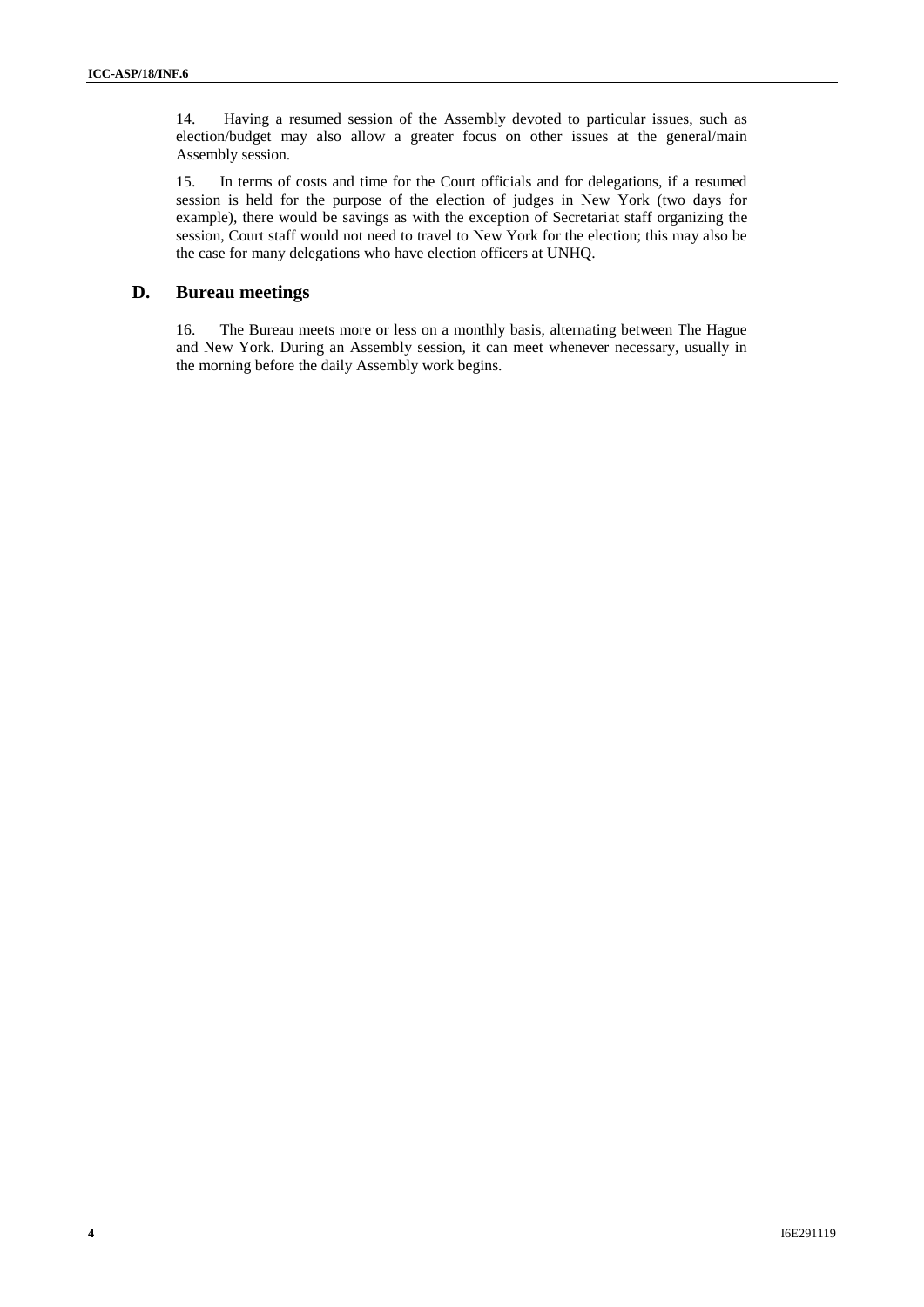# **Appendix I**

# **List of ASP sessions**

| <b>ASP</b> Session          | Location  | Dates                | <b>Working Days</b> |
|-----------------------------|-----------|----------------------|---------------------|
| First                       | New York  | $03 - 10.09.2002$    | 6                   |
| First - First Resumption    | New York  | $03 - 07.02.2003$    | 5                   |
| First – Second Resumption   | New York  | $21 - 23.04.2003$    | 3                   |
| Second                      | New York  | $08 - 12.09.2003$    | 5                   |
| Third                       | The Hague | $06 - 10.09.2004$    | 5                   |
| Fourth                      | The Hague | 28.11 - 03.12.2005   | 6                   |
| Fourth – Resumption         | New York  | 26 – 27.01.2006      | $\overline{c}$      |
| Fifth                       | The Hague | $23.11 - 01.12.2006$ | $\,8\,$             |
| Fifth - Resumption          | New York  | $29.01 - 01.02.2007$ | 3                   |
| Sixth                       | New York  | $30.11 - 14.12.2007$ | 11                  |
| Sixth - Resumption          | New York  | $02 - 06.06.2008$    | 5                   |
| Seventh                     | The Hague | $14 - 22.11.2008$    | 8                   |
| Seventh - First Resumption  | New York  | $19 - 23.01.2009$    | 5                   |
| Seventh - Second Resumption | New York  | $09 - 13.02.2009$    | 5                   |
| Eighth                      | The Hague | $18 - 26.11.2009$    | $\,8\,$             |
| Eighth - Resumption         | New York  | $22 - 25.03.2010$    | $\overline{4}$      |
| <b>Review Conference</b>    | Kampala   | $31.05 - 11.06.2010$ | 10                  |
| Ninth                       | New York  | $06 - 10.122010$     | 5                   |
| Tenth                       | New York  | $12 - 21.12.2011$    | 8                   |
| Eleventh                    | The Hague | $14 - 22.11.2012$    | $\,8\,$             |
| Twelfth                     | The Hague | $20 - 28.11.2013$    | 8                   |
| Thirteenth                  | New York  | $08 - 17.12.2014$    | 8                   |
| Thirteenth -Resumption      | The Hague | $24 - 25.06.2015$    | $\overline{c}$      |
| Fourteenth                  | The Hague | $18 - 26.11.2015$    | $\,8\,$             |
| Fifteenth                   | The Hague | $16 - 24.11.2016$    | 8                   |
| Sixteenth                   | New York  | $04 - 14.12.2017$    | 9                   |
| Seventeenth                 | The Hague | $05 - 12.12.2018$    | $\boldsymbol{7}$    |
| Eighteenth                  | The Hague | $02 - 07.12.2019$    | 6                   |

\*The Hague venue: World Forum Convention Centre (Saturday is a working day)

\*\*New York venue: United Nations Headquarters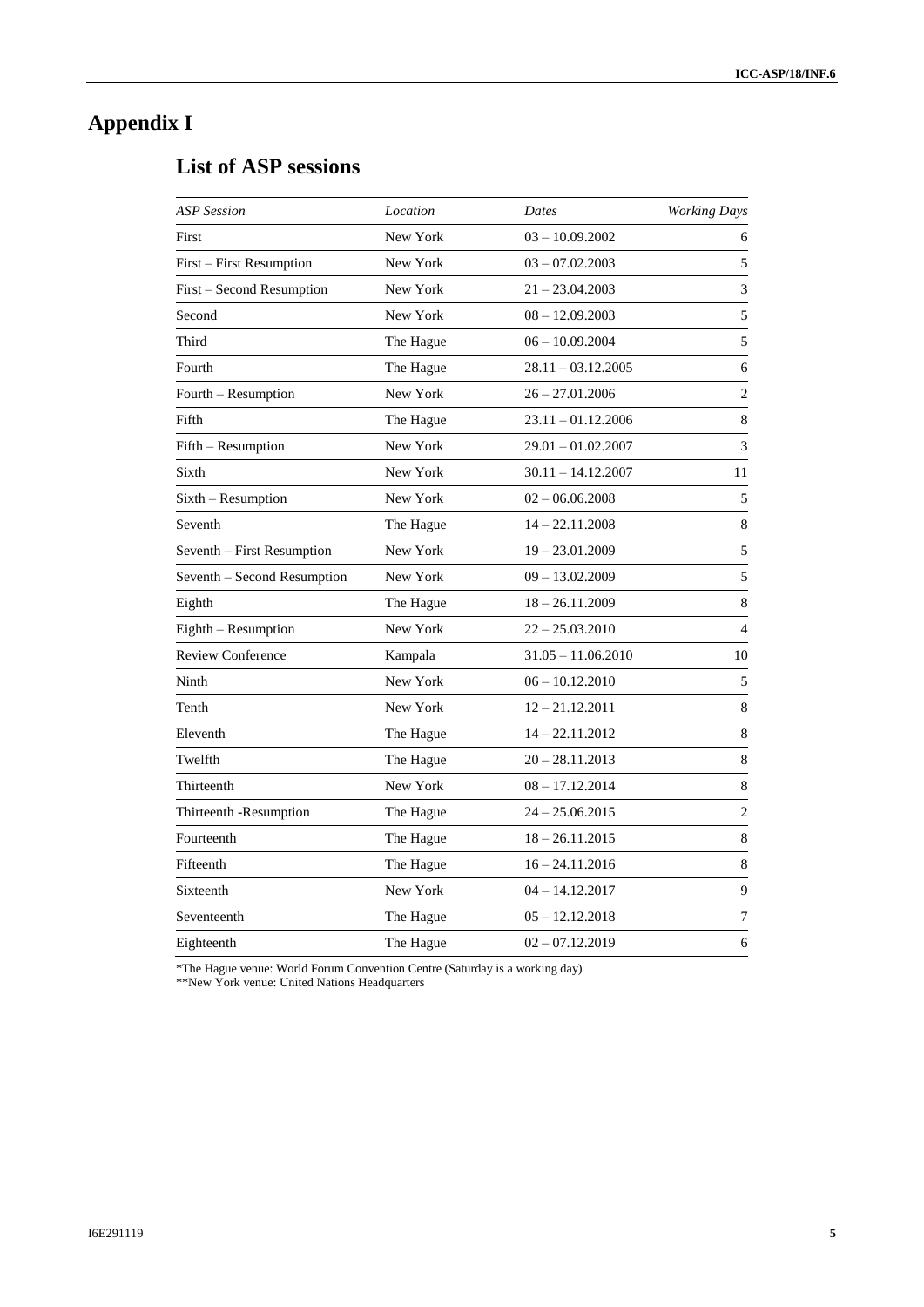# **Appendix II**

# **Major Law-related meetings at the United Nations Headquarters in New York for 2019**

- 02.19–02.27: 2019 session of the Special Committee on the Charter of the United Nations and on the Strengthening of the Role of the Organization
- 03.25–04.05: 2  $2<sup>nd</sup>$  session of the Intergovernmental Conference (IGC) on an international legally binding instrument under the United Nations Convention on the Law of the Sea (UNCLOS) on the conservation and sustainable use of marine biological diversity of areas beyond national jurisdiction (BBNJ)
- 05.02–05.03: 14<sup>th</sup> round of informal consultations of States Parties to the United Nations Fish Stocks Agreement
- 06.10–06.14: 20<sup>th</sup> meeting of the UN Open-ended Informal Consultative Process on Oceans and the Law of the Sea (ICP)
- 06.17–06.19: 29<sup>th</sup> meetings of States Parties to the 1982 United Nations Convention on the Law of the Sea (SPLOS)
- 07.22–07.26: 25th session of the Assembly of the International Seabed Authority (Kingston, Jamaica)
- 07.29–07.30: 12<sup>th</sup> meeting of the Ad Hoc Working Group of the Whole on the Regular Process for Global Reporting and Assessment of the State of the Marine Environment, including Socioeconomic Aspects (UNRP)
- 08.19-08.30:  $3<sup>rd</sup>$  session of the Intergovernmental Conference (IGC) on an international legally binding instrument under the United Nations Convention on the Law of the Sea (UNCLOS) on the conservation and sustainable use of marine biological diversity of areas beyond national jurisdiction (BBNJ)
- $10.01 10.04$ :  $1<sup>st</sup>$  round of informal consultations on the draft resolutions under agenda item "Oceans and the Law of the Sea"
- 10.07–11.20: Meetings of the Sixth (Legal) Committee
- 11.12–11.19: Informal consultations on the draft resolution under agenda item "Sustainable fisheries, including through the 1995 Agreement for the Implementation of the Provisions of the United Nations Convention on the Law of the Sea of 10 December 1982 relating to the Conservation and Management of Straddling Fish Stocks and Highly Migratory Fish Stocks, and related instruments"
- 11.20–11.26: 2  $2<sup>nd</sup>$  round of informal consultations on the draft resolutions under agenda item "Oceans and the Law of the Sea"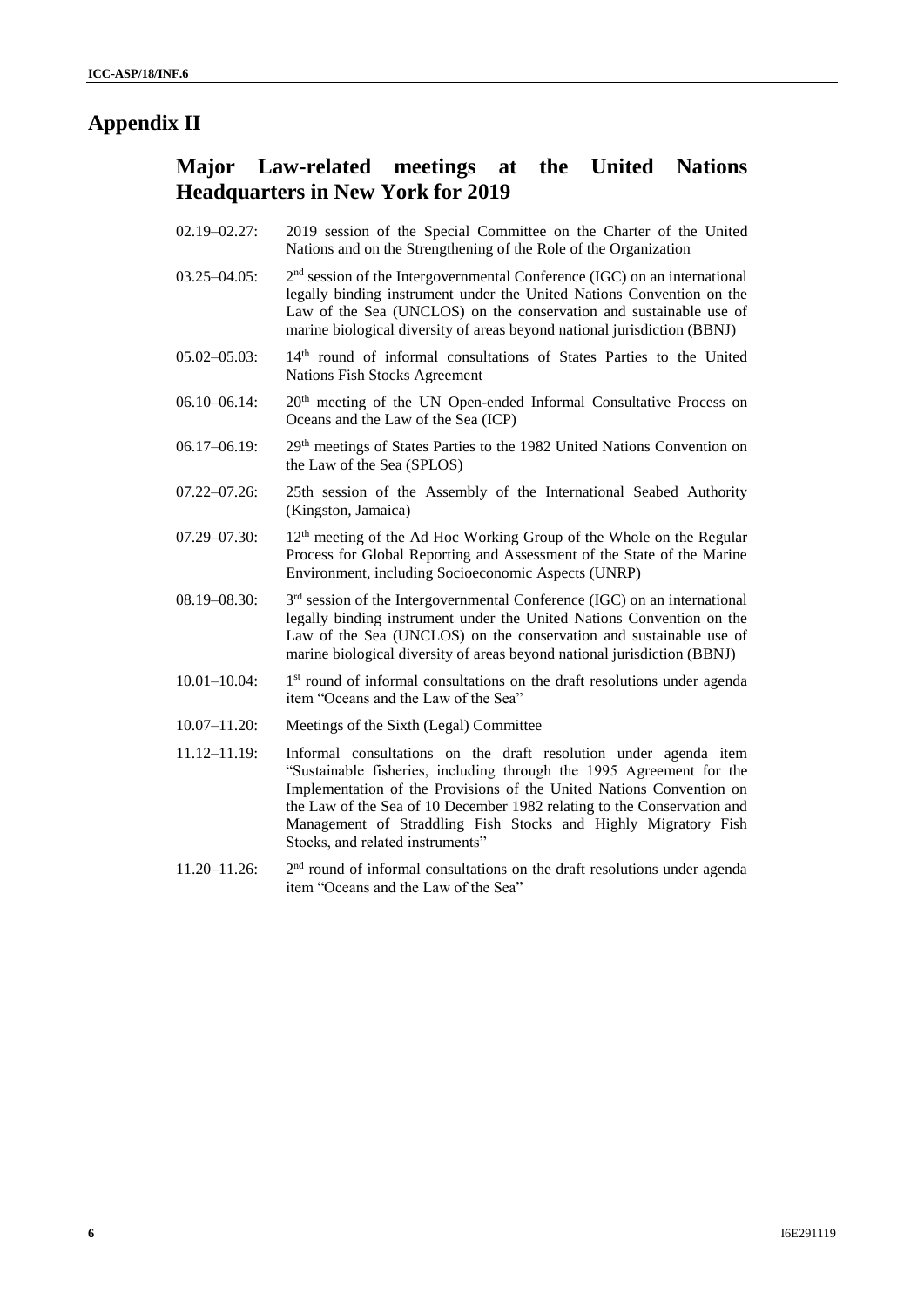# **Annex II**

# **Comments submitted by non-governmental organizations on scheduling of the Assembly session, dated 25 November 2019**

| Name of<br>organization |                                                                                                                | Does your organization agree that the<br>Assembly of States Parties (ASP)<br>Meeting be moved from December to a<br>different period of the year? What are<br>your challenges in attending ASP at the<br>end of the year? What the benefits?                                                                                                                                                                                                                                                                                                                                                                                                                                                                                 | Give reasons for your view that<br>the ASP meeting should be<br>moved from December to a<br>different period of the year.                                                                                                                                                                                                                                                                                              | Please indicate if you<br>prefer the ASP Meeting<br>to be held during the<br>beginning of the year,<br>mid-year or end of the<br>year, and why.                                                                 | Any other<br>comments.                                                                                                                                                                            |
|-------------------------|----------------------------------------------------------------------------------------------------------------|------------------------------------------------------------------------------------------------------------------------------------------------------------------------------------------------------------------------------------------------------------------------------------------------------------------------------------------------------------------------------------------------------------------------------------------------------------------------------------------------------------------------------------------------------------------------------------------------------------------------------------------------------------------------------------------------------------------------------|------------------------------------------------------------------------------------------------------------------------------------------------------------------------------------------------------------------------------------------------------------------------------------------------------------------------------------------------------------------------------------------------------------------------|-----------------------------------------------------------------------------------------------------------------------------------------------------------------------------------------------------------------|---------------------------------------------------------------------------------------------------------------------------------------------------------------------------------------------------|
|                         | 1. Recherches et<br><b>Documentation</b><br><b>Juridiques</b><br><b>Africaines</b><br>(RDJA) asbl              | (This is my personal opinion not the<br>position of my organization as a<br>whole).<br>I think that I could be preferable to give<br>each UN Regional Group to host the<br>ICC ASP on a rotative basis. The choice<br>of the appropriate country should be<br>done by consensus within the the<br>region.<br>Once the host country is selected, the<br>Secretariat of the ICC should make<br>arrangements to schedule the ICC ASP<br>one or two weeks prior the annual<br>regional Meeting of that Group (i.e the<br>annual Meeting of African Union Head<br>of States and Government; the annual<br>Meeting of ASEAN Head of States and<br>Government; the annual Meeting of<br>Head of States and Government of<br>GRULAC) | The rotative Meeting of the ICC<br>ASP prior the regional group<br>will likely give the opportunity<br>for other stakeholders and the<br>population of that region (who<br>don't usually have the<br>opportunity to attend the ICC<br>ASPs held in The Hague or in<br>New York) to know more about<br>the ICC's activities and to<br>mitigate the misunderstanding<br>that some political leaders state<br>on the ICC. | Please refer to my answer n/a<br>at the item 4                                                                                                                                                                  |                                                                                                                                                                                                   |
|                         | 2. American<br><b>Branch</b><br><b>International</b><br>Law<br>Association/<br>Washington<br><b>University</b> | I think the current cycle works well.<br>All periods of the year pose challenges.<br>The challenge to me as an academic is<br>that this is the end of the year; but<br>typically classes are over, so that is a<br>benefit.                                                                                                                                                                                                                                                                                                                                                                                                                                                                                                  | I think it works in December.                                                                                                                                                                                                                                                                                                                                                                                          | The beginning of the year<br>is very busy so that<br>would not be my<br>preference. Many<br>academics do attend, so<br>December typically<br>works well for us. May or<br>June would probably<br>work well too. | December works for<br>our organization;<br>May or June<br>probably would as<br>well. For individuals<br>in the Northern<br>Hemisphere, July<br>and August typically<br>serve as vacation<br>time. |
|                         | 3. Club des amis<br>du droit du<br>Congo                                                                       | No. We think for our part that the end<br>of November or early December<br>remain the ideal for ASP. It would be<br>difficult do it in another period.                                                                                                                                                                                                                                                                                                                                                                                                                                                                                                                                                                       |                                                                                                                                                                                                                                                                                                                                                                                                                        | End of the year. Because<br>we are already used to<br>this calendar. And all<br>years, we have projects in<br>the following period.                                                                             | None                                                                                                                                                                                              |